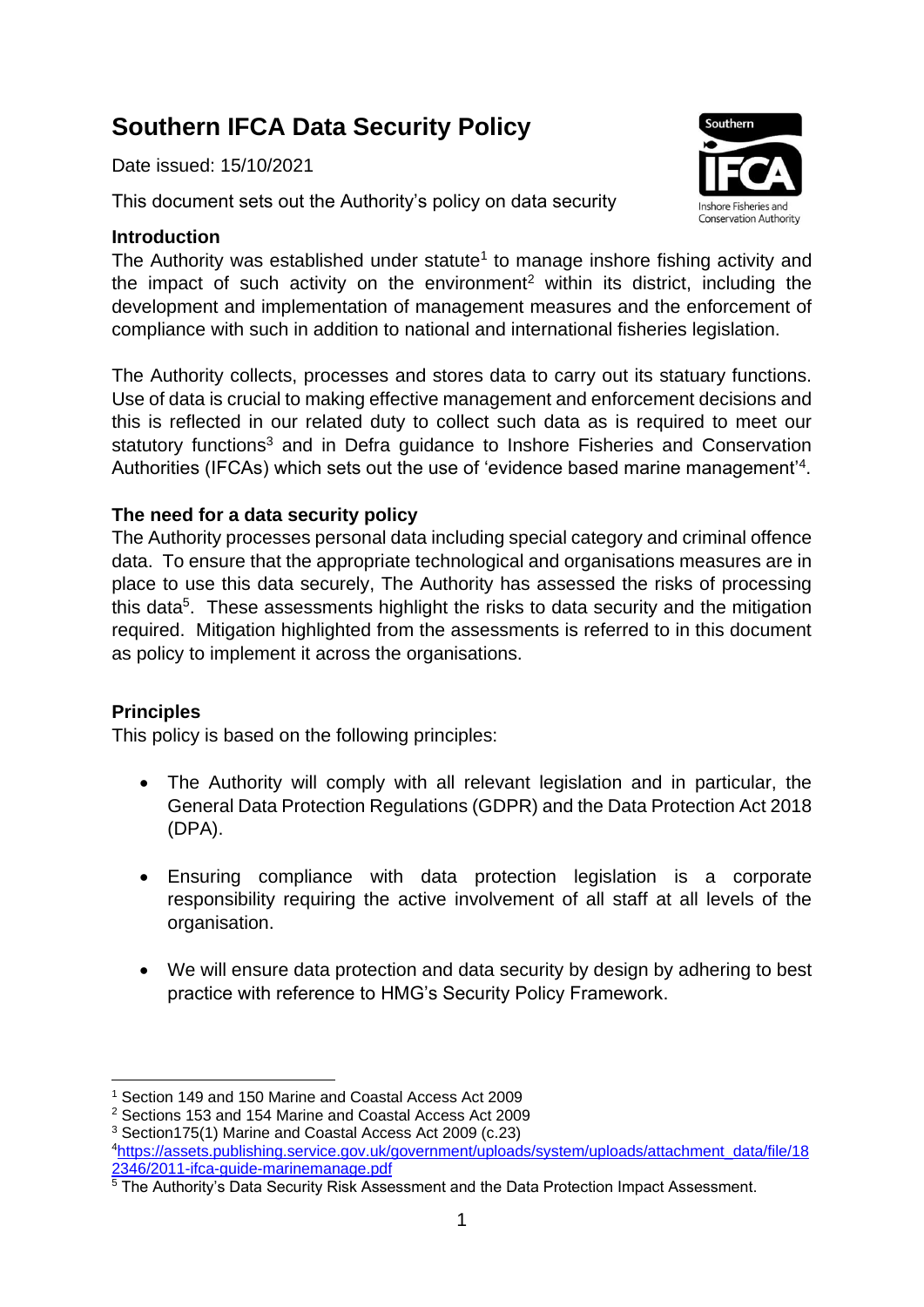- The Authority will seek to improve practices by regularly reviewing the data security needs of the organisation and revise them as necessary.
- When reviewing our needs, we consider state of the art technology and cost implications of security measures in the context of the risk posed by processing.
- In determining the most effective data security measures, the Authority will ensure confidentiality, integrity and availability.

## **Data security**

The following measures will ensure data security.

#### **Governance**

- A Data Protection Officer (DPO) is assigned, who has responsibility for ensuring the implementation of the Data Security Policy.
- Feedback and review, including as a result of any complaints or data breaches as well as through investigation of best practice is the responsibility of the DPO.
- Personal data will not be shared without the permission of the DPO.
- The DPO will be responsible for investigating, reporting of a data breach (where necessary) and implementing any remedial action.

#### **Structure**

- The Authority will have in place data holding systems which will ensure data security by design in the following ways:
	- $\circ$  Data minimisations the Authority will only collect that data which is needed to fulfil a stated purpose;
	- $\circ$  Data anonymisation the Authority will store personal data separately from related non-personal data.
- The Authority will maintain an audit trail of the use of personal data including how it was used.

#### **Staff**

The Authority will ensure that all employees are aware of data security and are able to practice safe processing to avoid data security issues. This will include:

- Appropriate induction process to ensure understanding of the organisations stated purpose of data and not using beyond that purpose
- Vetting (Baseline Personnel Security Standards) undertaken for all employees who have access to Official information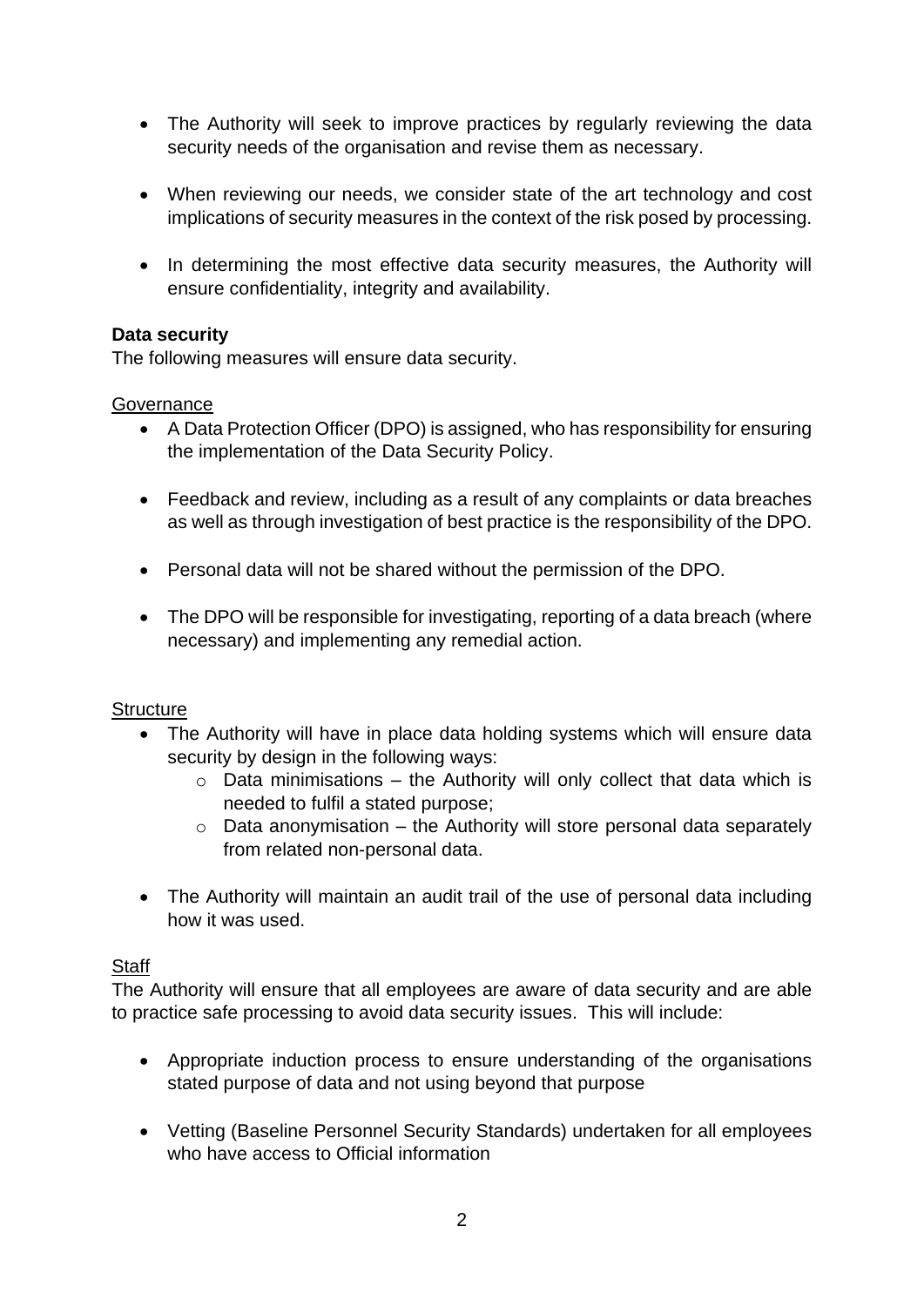- Contractual obligation for confidentiality
- Relevant data security and data protection training
- Data being shared on a 'need to know' basis

#### Cyber security

The Authority has in place up to date and robust cyber security measures including the following:

- Intercepting proxies which block malicious websites;
- Internet security gateways;
- Use of safe browsing lists;
- Mail and spam filtering enabled;
- Maintenance of up to date protective software (anti-malware and anti-virus software);
- Regular software updates;
- Robust backup system;
- Double encryption on laptops;
- Encrypted, work issued smart phones with no remote access to IT system;
- Network firewalls;
- Regular software updates.

#### Data sharing

The Authority will only share data in accordance with associated privacy notices or where the law provides for such sharing. When the Authority shares information;

- It will be shared using a secure means;
- Only in accordance with stated purpose or the law

# Data breaches